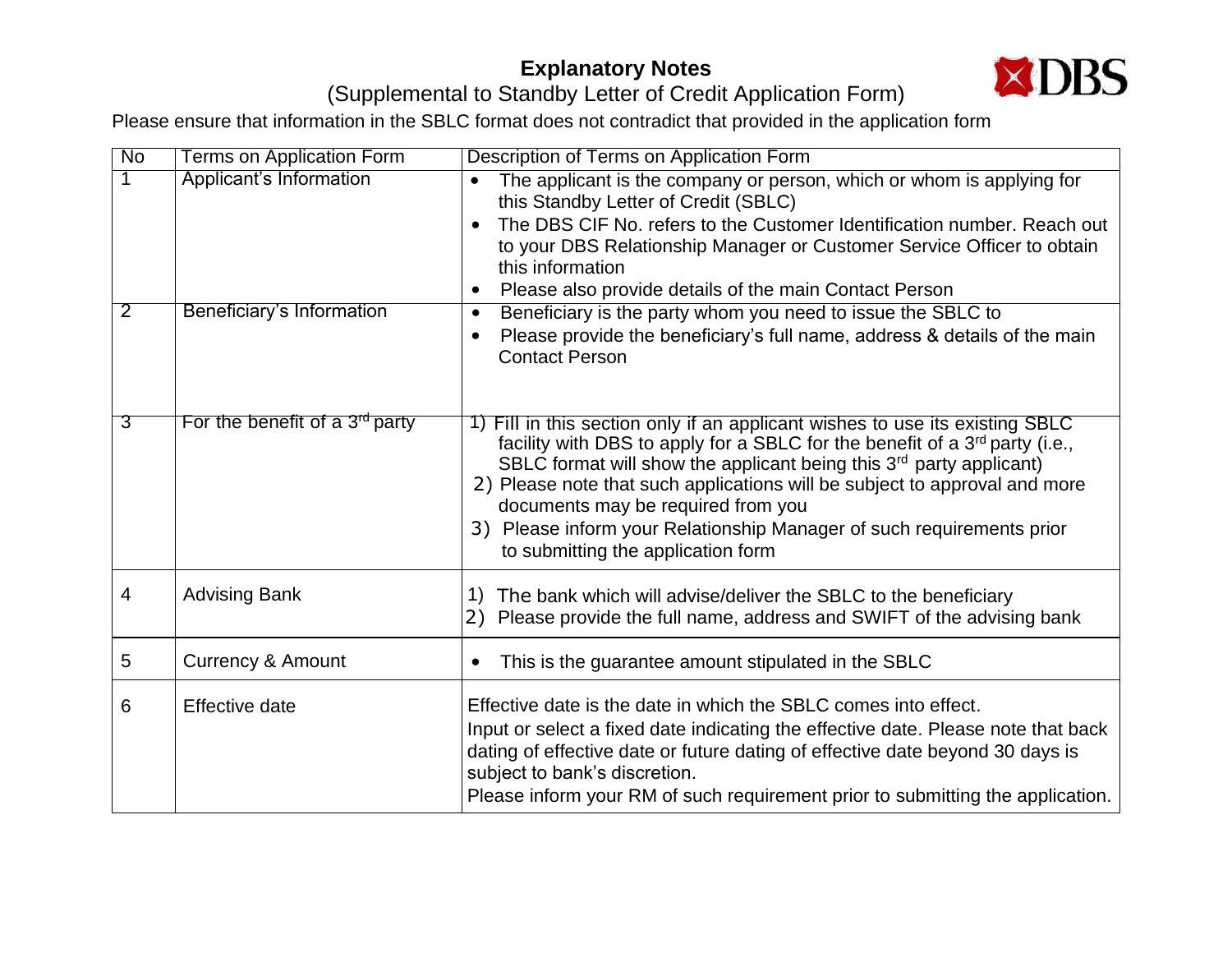## **Explanatory Notes**



(Supplemental to Standby Letter of Credit Application Form)

| $\overline{7}$ | <b>Expiry Date</b>                                   | Expiry date is the date specified in the SBLC on or before which a claim<br>or demand may be made<br>Input or select a fixed date indicating the expiry date                                                                                                                                                                                                      |
|----------------|------------------------------------------------------|-------------------------------------------------------------------------------------------------------------------------------------------------------------------------------------------------------------------------------------------------------------------------------------------------------------------------------------------------------------------|
| 8              | <b>Partial Drawings</b>                              | Any presentation which is made for less than the maximum amount<br>$\bullet$<br>stipulated in the SBLC is considered as a partial drawing<br>If allowed, the beneficiary can draw under the SBLC multiple times so<br>long as aggregate amount does not exceed the SBLC amount                                                                                    |
| 9              | Charges                                              | Indicate the party who is liable for the banking charges<br>usually charges are understood by contracting parties to be for<br>beneficiary's account.                                                                                                                                                                                                             |
| 10             | <b>SBLC</b> format                                   | The SBLC format refers to the text of the SBLC itself<br>$\bullet$<br>Please input the text of the SBLC into this field<br>$\bullet$<br>Please ensure that information in the SBLC format does not contradict<br>that provided in the application form                                                                                                            |
| 11             | <b>Special Instructions</b>                          | This section is for applicant to specify any pertinent details to the SBLC<br>$\bullet$<br>format (e.g. underlying purpose of contract) and any special instructions<br>to DBS                                                                                                                                                                                    |
| 12             | <b>Governing Rule</b>                                | This field indicates the governing rule which the issued SBLC shall be<br>subject to. Please select either<br>UNIFORM CUSTOMS AND PRACTICE FOR DOCUMENTARY<br>CREDITS (2007 REVISION), INTERNATIONAL CHAMBER OF<br>COMMERCE PUBLICATION NO. 600 (UCP 600) or<br>INTERNATIONAL STANDBY PRACTICES, INTERNATIONAL<br>CHAMBER OF COMMERCE PUBLCIATION NO. 590(ISP 98) |
| 13             | Fees to be debited into our<br><b>Account Number</b> | Input the account number authorized by you for us to debit all fees,<br>$\bullet$<br>commissions and charges pertaining to the SBLC issuance                                                                                                                                                                                                                      |